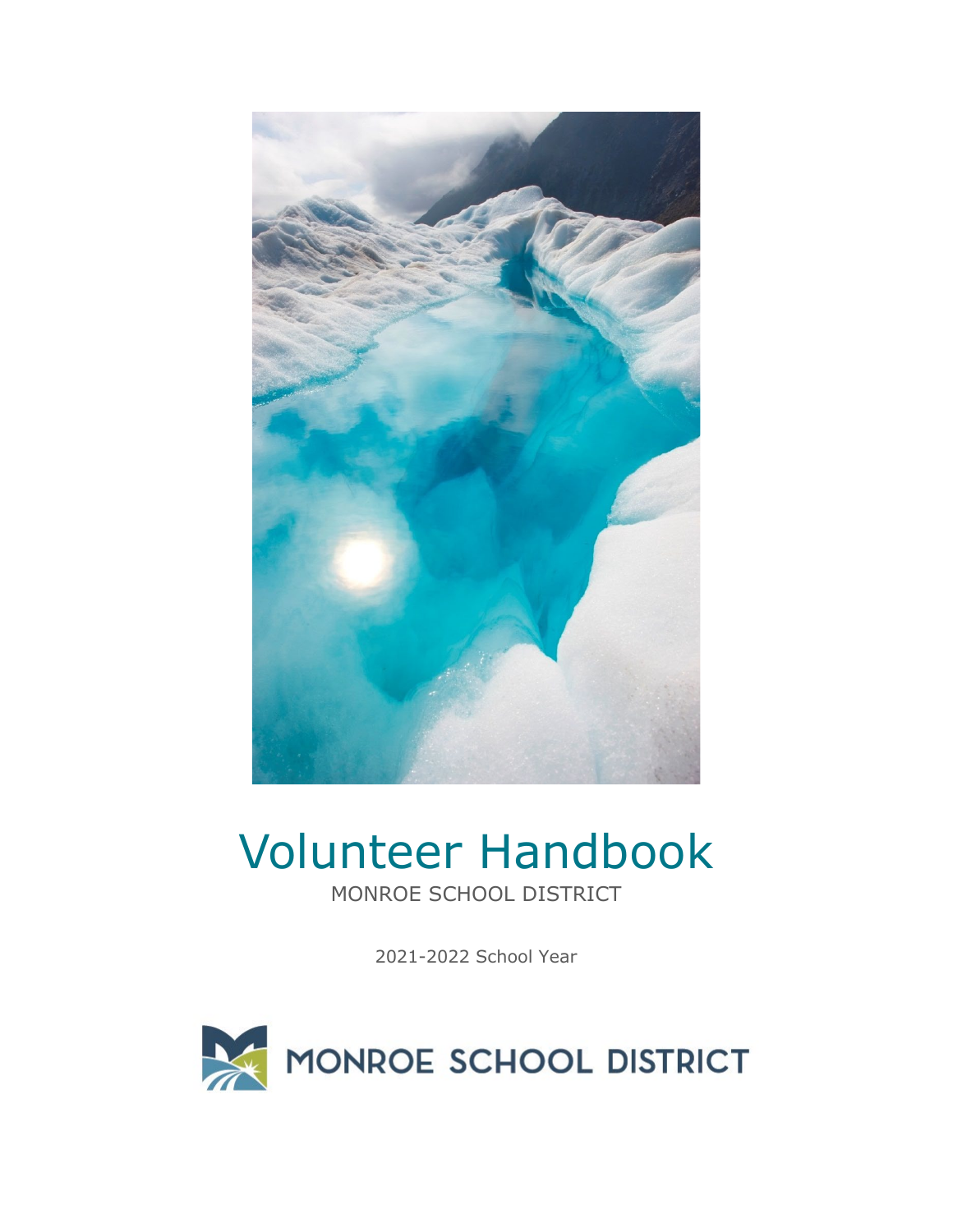# **Monroe School District's Commitment to Every Student:**

- **1. POWERFUL INSTRUCTION:** We will provide the instruction and programs to support all students in mastering essential skills and concepts. We believe in tailoring instruction to meet individual needs.
- **2. EQUITABLE ACCESS:** We will provide ALL students with the time, support and instruction needed to meet high standards. We believe in meeting every student at every level to help them achieve new heights.
- **3. HIGH EXPECTATIONS:** We will set high expectations for all students, challenging them to do their personal best. We believe high expectations result in high student achievement.

# In Monroe School District We Value and Foster:

- $\triangleright$  The individual strengths and passions of every student
- $\triangleright$  The individual needs of every student
- $\triangleright$  The necessary innovation to create educational choice
- $\triangleright$  The community's involvement in the learning process
- $\triangleright$  The reality that every student must graduate ready for college, careers, and life.

## **VOLUNTEERS:**

Thank you for your interest in volunteering with Monroe School District. District schools depend on volunteers and value their contributions. Your willingness to support the growth and development of our students is greatly appreciated. This handbook outlines the guidelines and expectations that volunteers must follow to create a safe and learning experience for students, staff, and volunteers.

# **WHAT IS A VOLUNTEER:**

A volunteer is an unsalaried person authorized by the School Board to perform volunteer services for the school district. A volunteer shall serve in such capacity without compensation or employee benefits of any type. All volunteers serve at the discretion of the Superintendent and building Principal without any expressed or implied privileges beyond those found in this handbook, and may be released from volunteering if so deemed by the Superintendent or designee.

#### **TYPES OF VOLUNTEERS:**

**School Volunteer –** Individuals who provide volunteer service on school property. Samples of school volunteer roles:

- Classroom assistant
- Tutor or mentor
- Recess or lunchroom support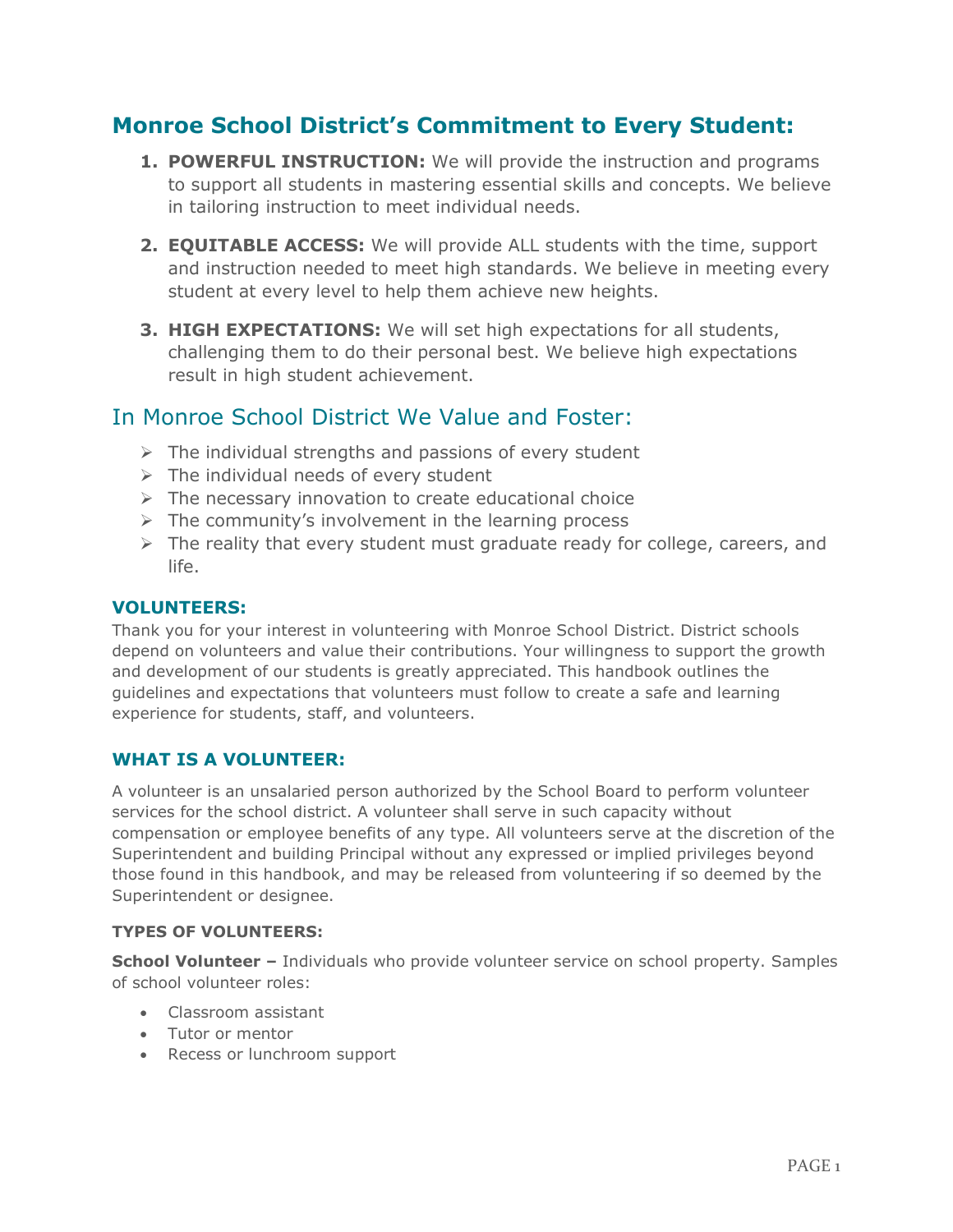**Field Trip Volunteer -** Unlike school volunteers, volunteers who support field trips are entrusted with students. Field trip volunteer roles: (chaperone form, driver form?)

- Field trip chaperones
- Field trip drivers

**Special Event Volunteer –** A volunteer recruited to support a specific one-time event occurring during school or after normal school hours. This person has no unsupervised exposure or contact with children. Special event volunteers can provide logistical event support. They must remain in open and public settings always within unobstructed view staff or adult, and have an assigned staff or adult supervisor for the duration of the event.

**Visitor or Guest –** A visitor/quest is an unsalaried person who, with district approval, assists at a school on a non-regular or one-time basis or attends a school sponsored event or activity. This person has no unsupervised exposure or contact with children. Guests/visitor would typically be required to report their presence at the school office or other designated location, except for specific events such as athletics, performing arts, etc. Visitor/Guests must:

- 1. Be sponsored or approved by a school site or district employee
- 2. Sign in on the district approved "Visitor Sign-in Sheet" in the main office; and
- 3. Display a visitor identification badge, which they will surrender following the event or activity.

**Student Volunteer –** District K-12 students who volunteer at schools other than their assigned school are only required to check into the building office.

#### **PURPOSE OF SCHOOL VOLUNTEER PROGRAMS:**

- $\bullet$  To support academic achievement and district goals, to assist teachers in providing basic skills instruction, to enhance interpersonal experiences for students, and to assist school staff with support services
- \* To increase children's motivation for learning.
- $\cdot$  To build an understanding of school programs among interested citizens and business/community organization partnerships.
- To strengthen school/parent/community relations through positive participation.
- $\cdot$  To promote parent involvement by actively supporting and seeking collaboration with PTA, school/community advisory councils, and other parent groups.
- To enhance district educational programs, not to displace district employees.

#### **WHO CAN BE A VOLUNTEER:**

An approved volunteer is defined as meeting the following requirements:

- $\div$  An adult over the age of 18 years
- $\cdot$  An individual approved by Monroe School District #103
- An individual selected for a specific activity

*(NOTE: No individual who refuses to submit to a criminal background check required by Board Policy 5005 may serve as a volunteer)*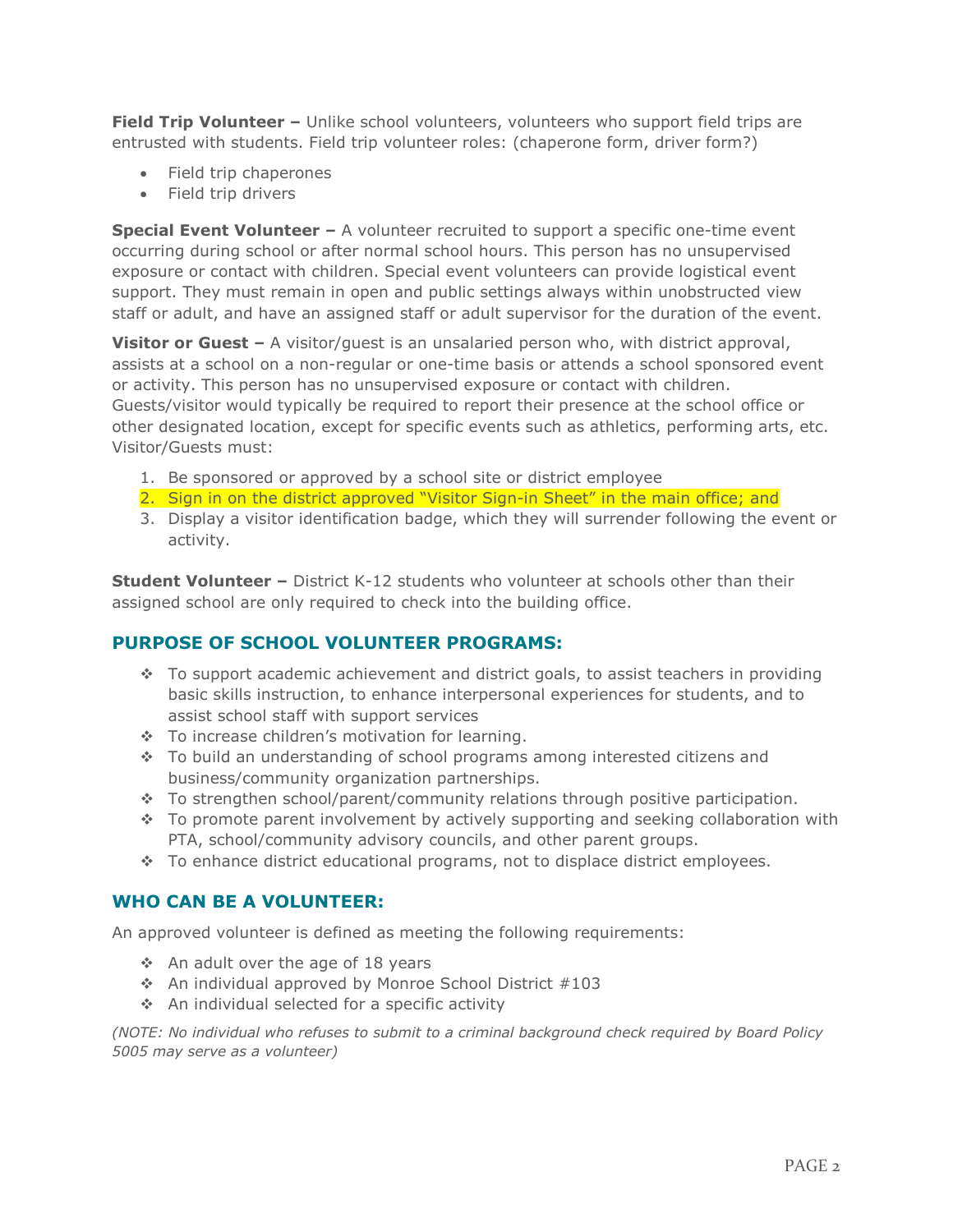## **VOLUNTEERS SHOULD BE:**

- Demonstrate patience, kindness, and a genuine interest in each student
- Find ways to establish a good rapport with students and teachers
- ❖ Encourage and support student success
- Accept each student and encourage the best for him/her
- Are fair, consistent, trustworthy and honest in their approach, attitude and interactions with students
- $\div$  Should be reliable and flexible
- Understand and appreciative of the work of the school staff and the volunteer program

# **VOLUNTEERS ARE EXPECTED TO:**

- Have completed MSD volunteer application and be WATCH approved
- Sign in and out of the office and always wear an ID badge while on school grounds
- Wear appropriate attire
- Show respect for all students and staff
- Share concerns regarding students with school staff only
- Call the school if you are unable to attend a scheduled volunteer shift
- Leave all personal items (including cell phones) in a locked car or at home

#### **WHAT CAN A VOLUNTEER DO:**

Volunteers may be used only in an auxiliary capacity under the direction and supervision of a staff member:

- In non-teaching duties not requiring instructional judgement or evaluation of students;
- For supervising study halls, long distance teaching areas used to facilitate instructional school-sponsored extracurricular activities;
- To assist with academic programs under a certificated teacher's immediate supervision;
- As a guest lecturer or resource person under a certificated teacher's direction and with the administration's approval; or
- As supervisors, chaperones or sponsors for non-academic school activities.

#### **WHAT VOLUNTEERS MAY NOT DO:**

Volunteers may not:

- $\div$  Substitute for a member of the school staff;
- Establish instructional objectives or lesson plans;
- \* Impose, administer or enforce student discipline;
- Give medication; or
- \* Access confidential student records.

#### **RESPONSIBILITIES OF VOLUNTEERS:**

- Understand and accept the students in terms of their own background and values.
- $\bullet$  Support and supplement the instructional program of the classroom teacher.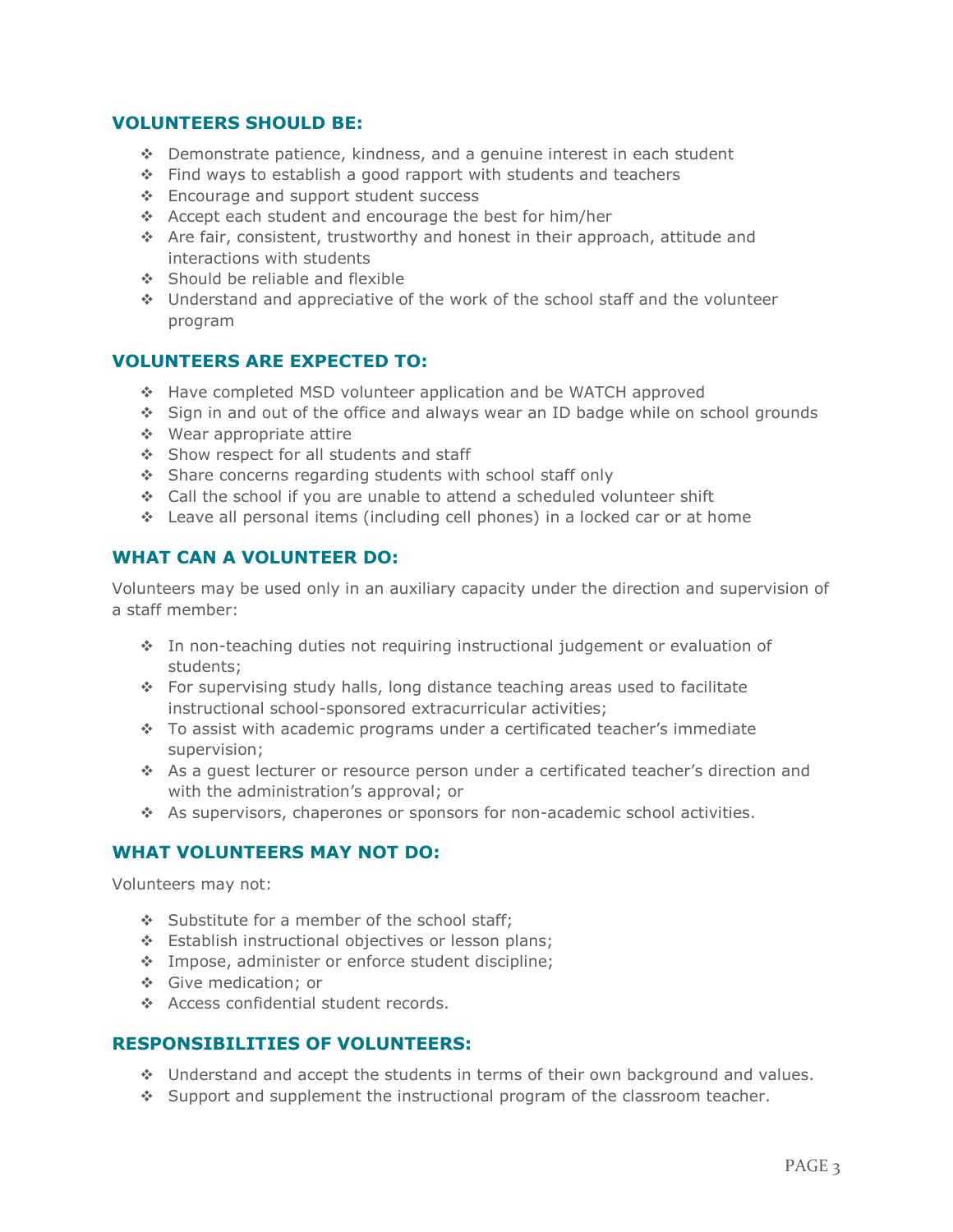- Communicate regularly with the teacher, librarians, or school volunteer coordinator via telephone or email.
- Be prompt, dependable, and regular in attendance
- $\cdot$  Know and observe all regulations and procedures in the assigned school (i.e. fire drills, accident reporting, food and coffee privileges, pupil restroom and drink privileges, and inclement weather procedures).
- Discuss problems that arise with the teacher, librarians or school volunteer coordinator.
- Notify staff if a student confides to you about a situation. Staff will do reporting and follow-up.
- Leave personal concerns and pressures at home. Leave school problems at school.
- Respect confidentiality with relationship to school. Ensure that a child's work and behavior in school are held in confidence.
- Remember that you are acting as a role model for children, not only in how you interact with others at school, but who you are as a person.

# **AS A VOLUNTEER YOU WILL:**

- Meet in public spaces with students within the school setting. Do not meet with students behind closed doors or off campus.
- \* Refrain from initiating social activities outside the school setting.
- Refrain from initiating any conversations or correspondence of a private or personal nature with students.
- Refrain from engaging in social networking with students via Facebook, Instagram, Snapchat, Vine, Twitter, or other social networking websites.
- \* Refrain from sharing your personal phone or email information.
- $\triangle$  Refrain from giving students gifts.
- Refrain from giving students inappropriate signs of affection such as front hugs, students sitting on lap, touching or patting on areas other than shoulders, upper back, arms or hands, or any other contact that causes a student to feel uncomfortable.

# *MAINTAIN STUDENT CONFIDENTIALITY*

Volunteers are required by federal law to keep all student information that they obtain while working as a volunteer for the district confidential. Student information includes all academic, medical and personal information. In addition, volunteers cannot take photos or share student work. Disclosure of student information by a volunteer is a violation of the **Family Education Rights and Privacy Act of 1974 (FERPA)** and may subject the volunteer and the district to civil liability.

# *REPORT SUSPECTED ABUSE OR NEGLECT*

State law provides that education professionals are mandated reporters of suspected child abuse. A volunteer who has reason to believe that a child has been subject to abuse or maltreatment must report it immediately to the teacher, school principal, or another school district employee.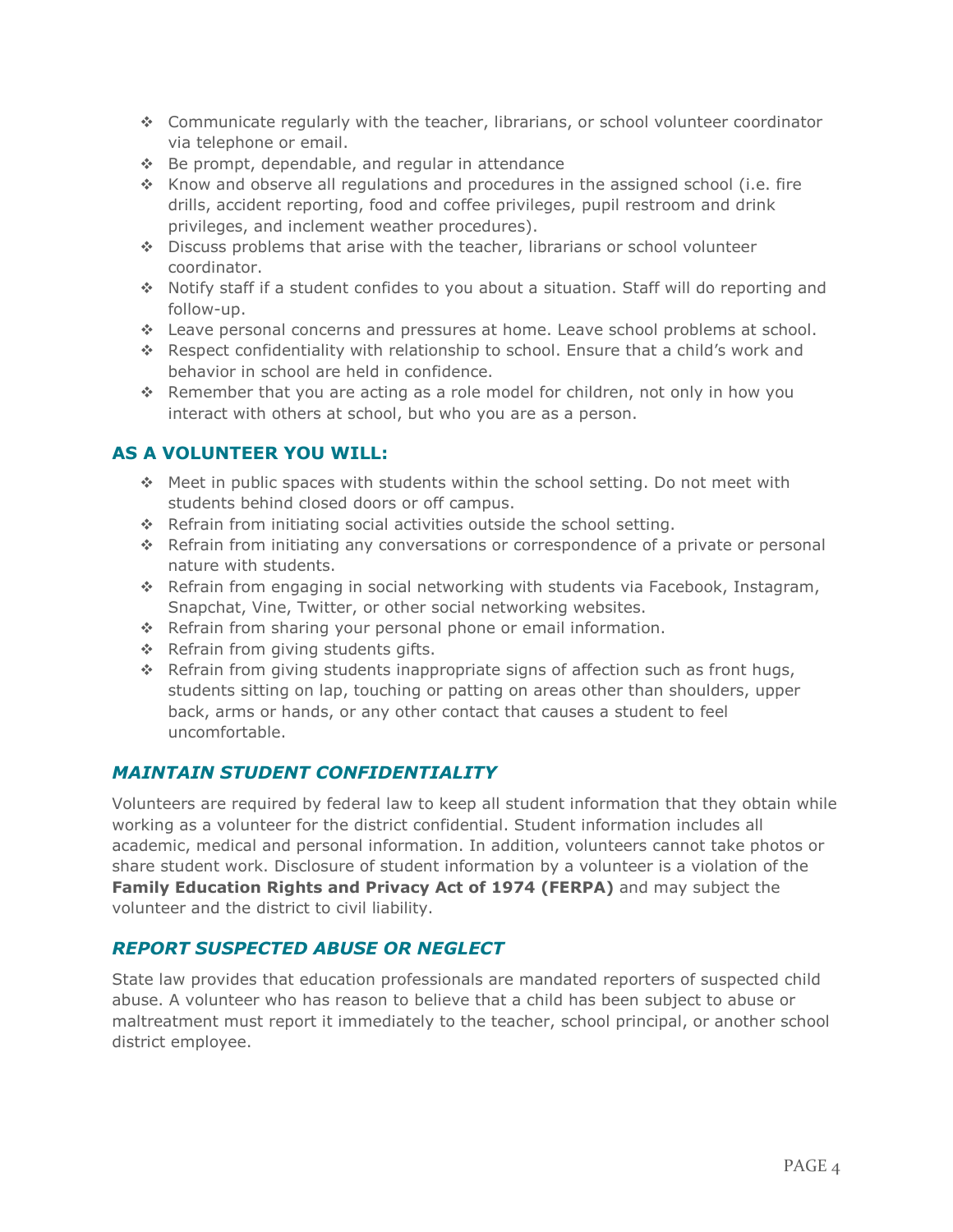# *HARASSMENT REPORTING*

Pursuant to Board Policy 3205 no person, including a District employee or agent, or student, shall harass or intimidate another student based upon a student's sex, color, race, religion, creed, ancestry, national origin, physical or mental disability, sexual orientation, or other protected group status. Sexual harassment is behavior that is of a sexual nature and unwelcome. Adult-to-adult, adult-to-student, student-to-student or student-to-adult harassment is prohibited. If you believe you are a victim of harassment or violence, or have information about the harassment or violence of any adult or student, you must report it to the building administrator or staff contact.

# *HARASSMENT, INTIMIDATION AND BULLYING (HIB)*

Pursuant to Board Policy 3207, the board is committed to a safe and civil education environment for all students, employees, parents/legal guardians, volunteers and community members that is free from harassment, intimidation or bullying. "Harassment, intimidation or bullying" means any intentionally written message or image – including those that are electronically transmitted – verbal, or physical act, including but not limited to one shown to be motivated by race, color, religion, ancestry, national origin, gender, sexual orientation including gender expression or identity, mental or physical disability or other distinguishing characteristics.

All volunteers are required to report to building administration any instances of harassment, intimidation, and bullying immediately.

# *RESPECTING CLASSROOM ACTIVITIES*

The time a volunteer spends in a classroom is important to the teacher and the students. Siblings are not to accompany parent volunteers in a classroom setting.

If you volunteer in your child's class, please do not engage your child's teacher in an impromptu conference while volunteering. You may schedule a teacher conference at any time throughout the year.

*Student Discipline is not a volunteer responsibility. When concerns about disciplining students occur, these concerns should be addressed to the classroom teacher or building administrator.*

# **WORKING WITH STUDENT**

#### **Effective Communication with Students**

Encouraging students with words and gestures can help them explore and understand. Let them know you hear, accept and respect what they have to say. Here are some tips to encourage student learning, encourage them to verbalize their learning and persevere through difficult or challenging problems and projects.

- $\triangleright$  A student's name is very important. Make sure you can say and spell it correctly. Make sure the student knows your name and can pronounce it correctly.
- $\triangleright$  LISTEN! Show that you are interested in them by listening to what they have to say.
- $\triangleright$  Treat individuals with respect and courtesy and expect the same in return.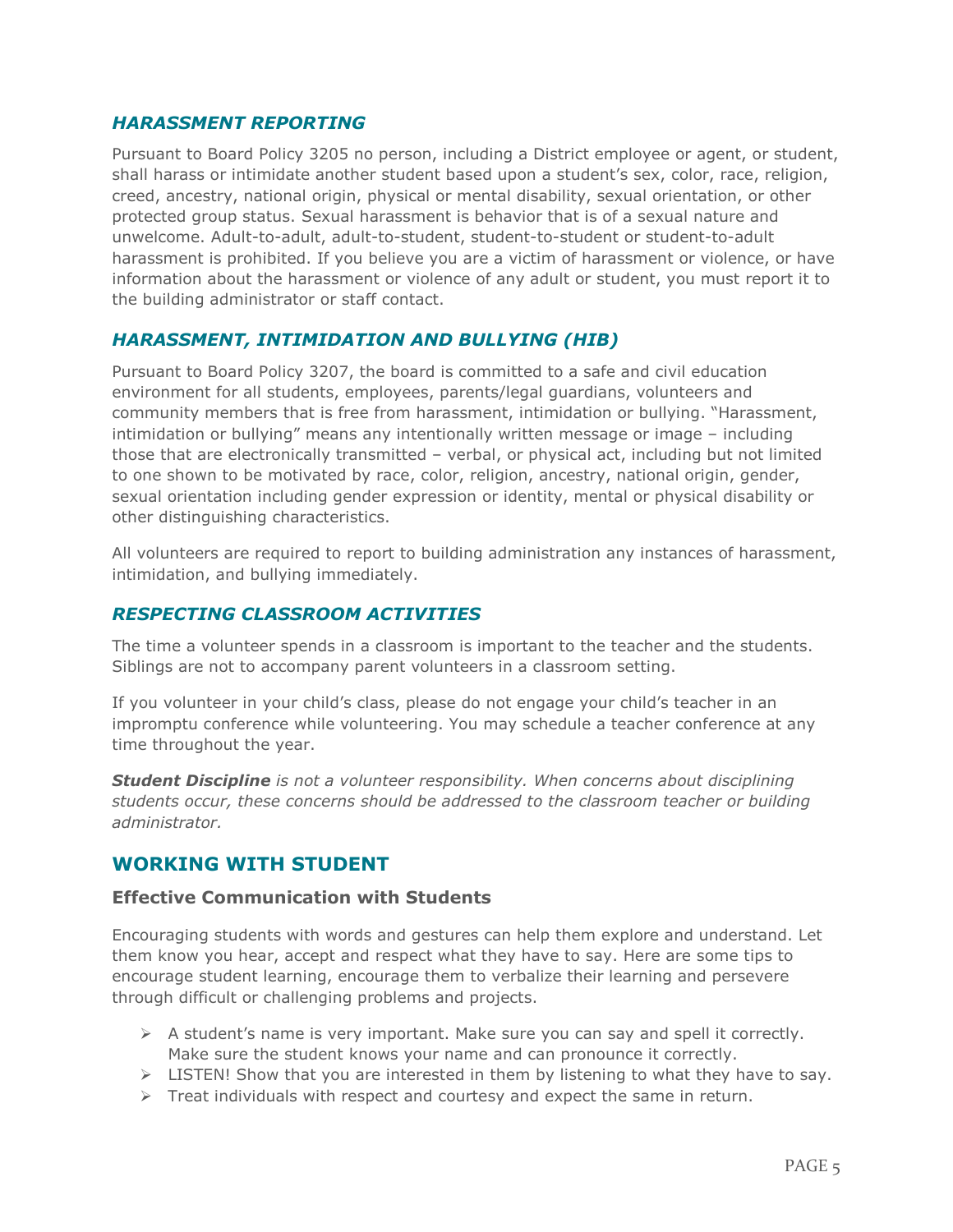- $\triangleright$  We all make mistakes. Assure students this is a part of the learning process.
- $\triangleright$  Build the student's self-confidence. Give them frequent honest feedback and encouragement.
- $\triangleright$  Be patient. Give students ample time to complete a problem or understand a new concept or idea.
- $\triangleright$  Be reliable. Students will be disappointed when you are absent.

It is important for students to learn problem-solving skills in relation to their studies as well as real world application. Not giving them enough time to complete a problem or rushing to completion diminishes their own confidence as a learner. Here are some tips to support their learning and promote Questions of Inquiry.

- Can you tell me more about \_\_\_ (picture, project, story, homework assignment etc.)?
- I see that .
- I don't understand. Could you give me an example?
- Is there another way to \_\_\_\_ (explain, read, solve)?

Positive statements greatly influence students' attitudes about themselves and their work. However, "nice job" provides limited encouragement and direction to students. Try to keep comments timely, specific, and descriptive, not evaluative. If the assignment requires further work, offer to assist with clear direction. Here are some comments for providing positive feedback and encouragement to students.

- I can tell you worked really hard on that. Have you considered ?
- That is a great observation.
- I like how focused you are on your work. Do you recall the assignment objective?
- You are improving your calculations with each math problem completed.
- Is there another way to \_\_\_ (explain, read, solve)?

#### **Working with Students from Diverse Cultural Backgrounds**

#### *Students in Monroe School District come from many different families, cultures, and communities – each with its own set of values and beliefs. Our individual culture, beliefs, values, and behaviors seem natural as a part of who we are such that sometimes it is often challenging to understand others with unique traditions.*

Because of the many unique ethnic groups represented in Monroe Schools, children speak many different languages and have many varied believes and customs. Children from diverse cultures are acclimating – that is, living in both cultures. Each individual must honor the beliefs and habits of their culture of origin, while learning to respond to the beliefs and habits of the school culture. *Volunteers should be aware of the delicate balancing act students live every day.*

Cultural differences may affect a student's background knowledge, learning style, behavior, and social skills. Specifically, you may experience cultural differences with regard to:

- Varying learning styles
- Eye contact
- Sense of time
- Effective discipline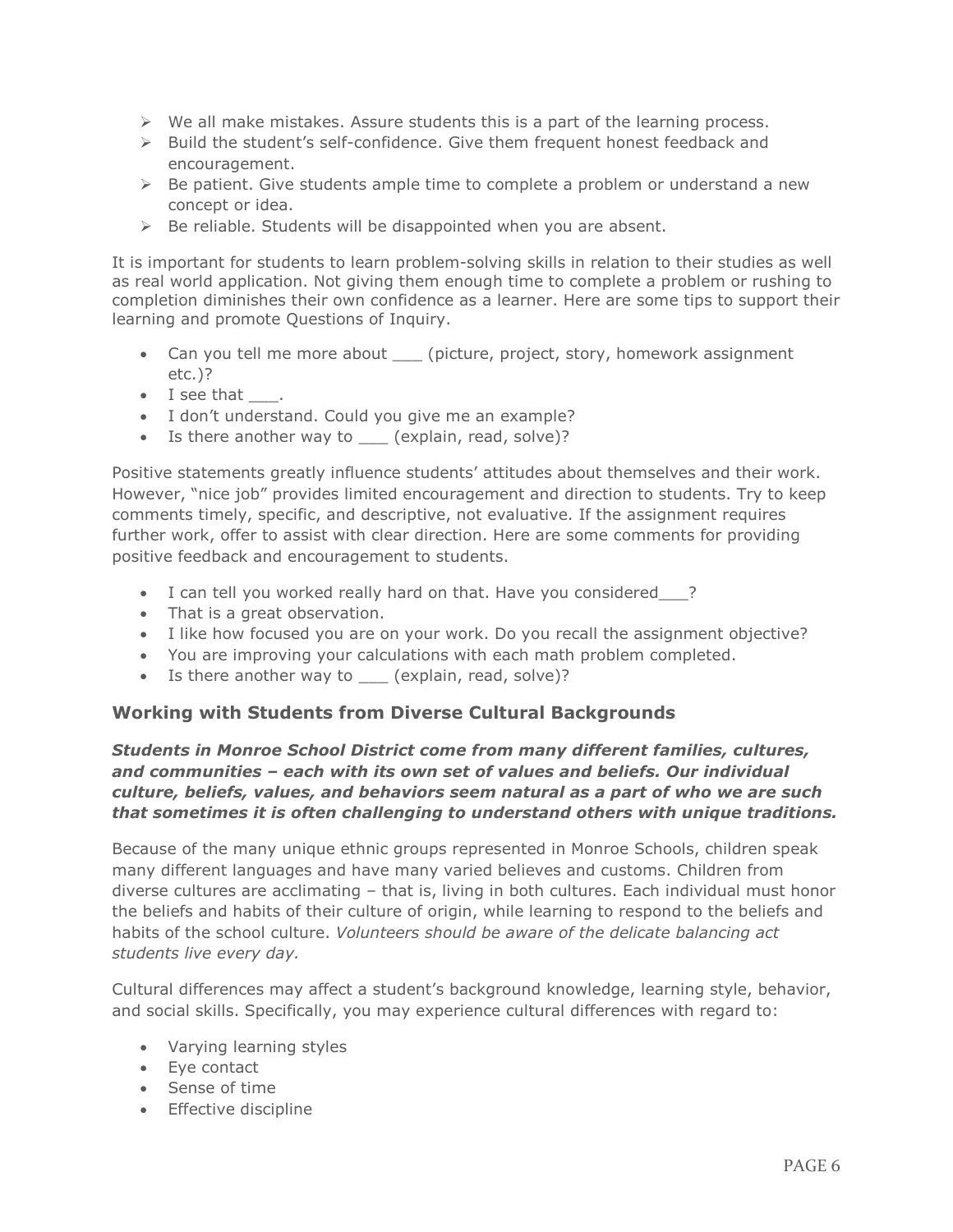- Student motivation
- Personal space and appropriate touch

# **CHAPERONE GUIDELINES**

School-sponsored field trips provide valuable experiences for students.

Chaperones are volunteers who agree to accompany and assist Monroe School District staff on school-sponsored field trips. Chaperones provide additional adult supervision and ensure a safe and well-supervised learning experience for students.

Students are expected to treat adult volunteers with a cooperative attitude, courtesy and respect. Teachers and school administrators are responsible for assigning specific duties for chaperones.

The following guidelines are specific to volunteers who agree to chaperone Monroe School District sponsored activities and are in addition to those previously outlines in this handbooks:

- Only Monroe School District students are allowed to participate in school-sponsored activities (siblings are not authorized to accompany a parent chaperone).
- All participating students must be assigned an adult chaperone.
- All chaperones must adhere to requirements provided by the Washington School Code, Monroe School District Board of Director's policies, procedures and school rules.
- Chaperones will work cooperatively with other school personnel to meet the needs of students with special needs.
- Chaperones will assist the teacher(s) in implementing all policies and rules governing student conduct.
- Chaperones are not authorized to administer medicine to students.
- Chaperones will report all incidents and disciplinary issues to school personnel in a timely manner.
- Chaperones will maintain student and adult confidentiality.
- Chaperones will take necessary and reasonable precautions to protect the student(s).

#### *Transportation:*

The Monroe School District shall provide transportation for all students and teachers. Students are required to use the transportation provided by the school district as part of the class activity. Chaperones are welcome to ride the bus if space allows. In some instances, chaperones may be asked to drive their own vehicle, at their own expense and liability.

# *Chaperone Guidelines for Overnight Stays:*

In the event a chaperone volunteers for a field trip that is extended for overnight stays, provisions to ensure the safety and well-being of all participants shall include:

• School District personnel will be responsible for all decisions for the district schoolrelated overnight stay, to include but not limited to chaperone assignment, group assignments, and room assignments.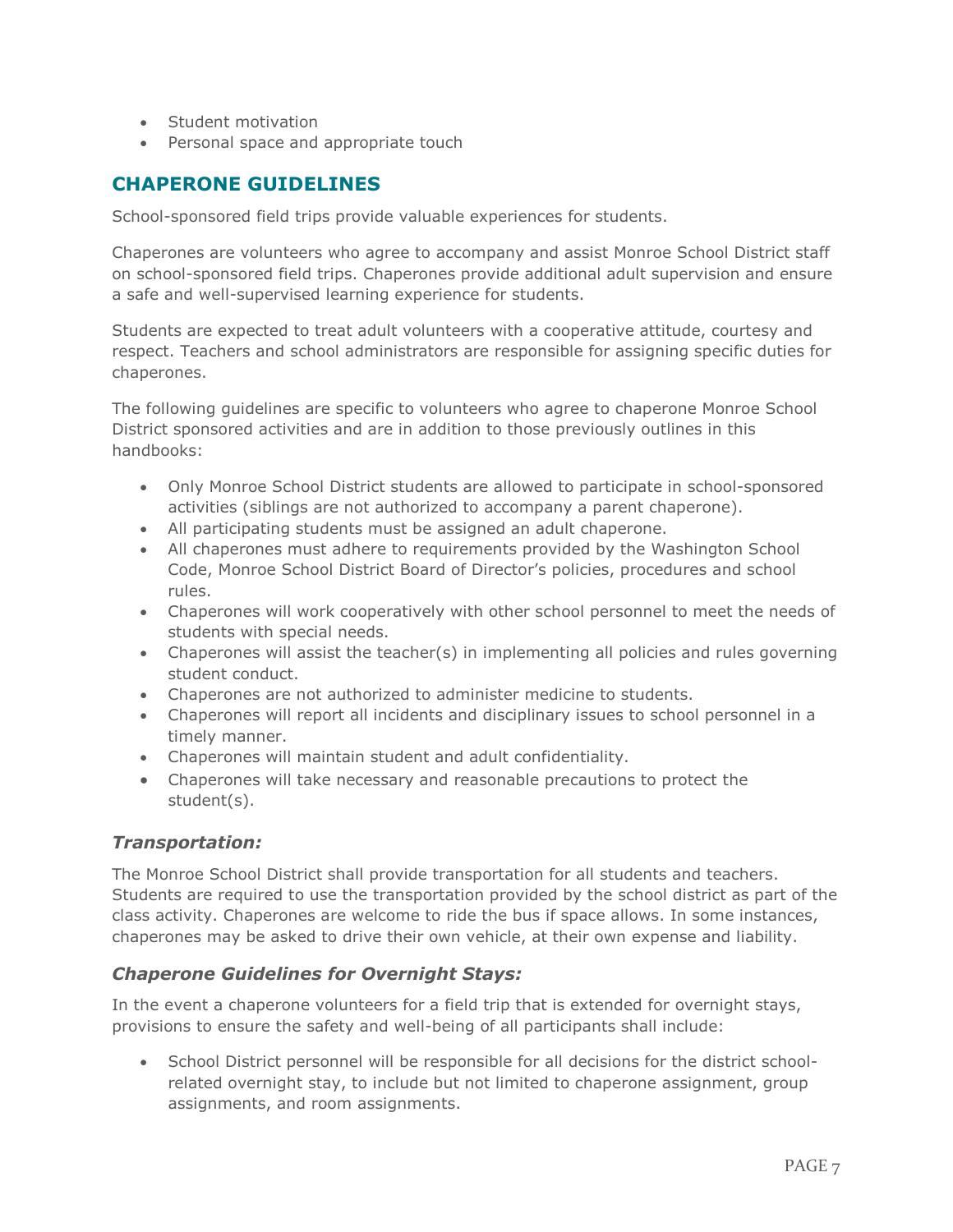- Chaperones for overnight trips must be fingerprint background checked and cleared prior to the date of the trip.
- A chaperone assigned the responsibility for maintaining emergency contact and medical information for participating students and adults must keep this information secure and readily available.
- No chaperone shall stay in a room alone with a student unless the chaperone is the student's parent or legal guardian or has been approved by the District Risk and Safety Officer.
- Chaperones will cooperate with the plans made by the trip coordinator to account for weather delays, illness and/or vehicle emergency.
- Chaperones will organize a system for communicating and performing student counts.

# **RIGHTS OF VOLUNTEERS**

#### **Volunteers have the right to:**

- Know as much about the school as possible, including its policies, its staff, and its programs.
- Sound guidance and direction by someone who is experienced, informed, patient, thoughtful, and has the time to invest in giving guidance.

#### **If you need help:**

If you need more instructions in order to perform a task, please ask the teacher or building administrator. Communicating with the teacher and principal helps to ensure that a volunteer's valuable time is well spent.

#### **Termination/Reassignment of Volunteer Activity:**

Volunteers who are unable to continue serving in an assigned volunteer activity should notify the staff contact and school principal.

Individuals who do not meet appropriate requirements for volunteers working with children, as established by state law and the Monroe School District policy, will not be accepted into the program.

Falsification or omission on the registration form, which is a public document, is a criminal offense that can be prosecuted and may constitute grounds for dismissal.

Volunteering is a privilege, not a right. If at any time you do not adhere to our policies, procedures and/or expectations outlined in this handbook, you may be dismissed or reassigned. The District may, in its sole discretion, terminate a volunteer's services.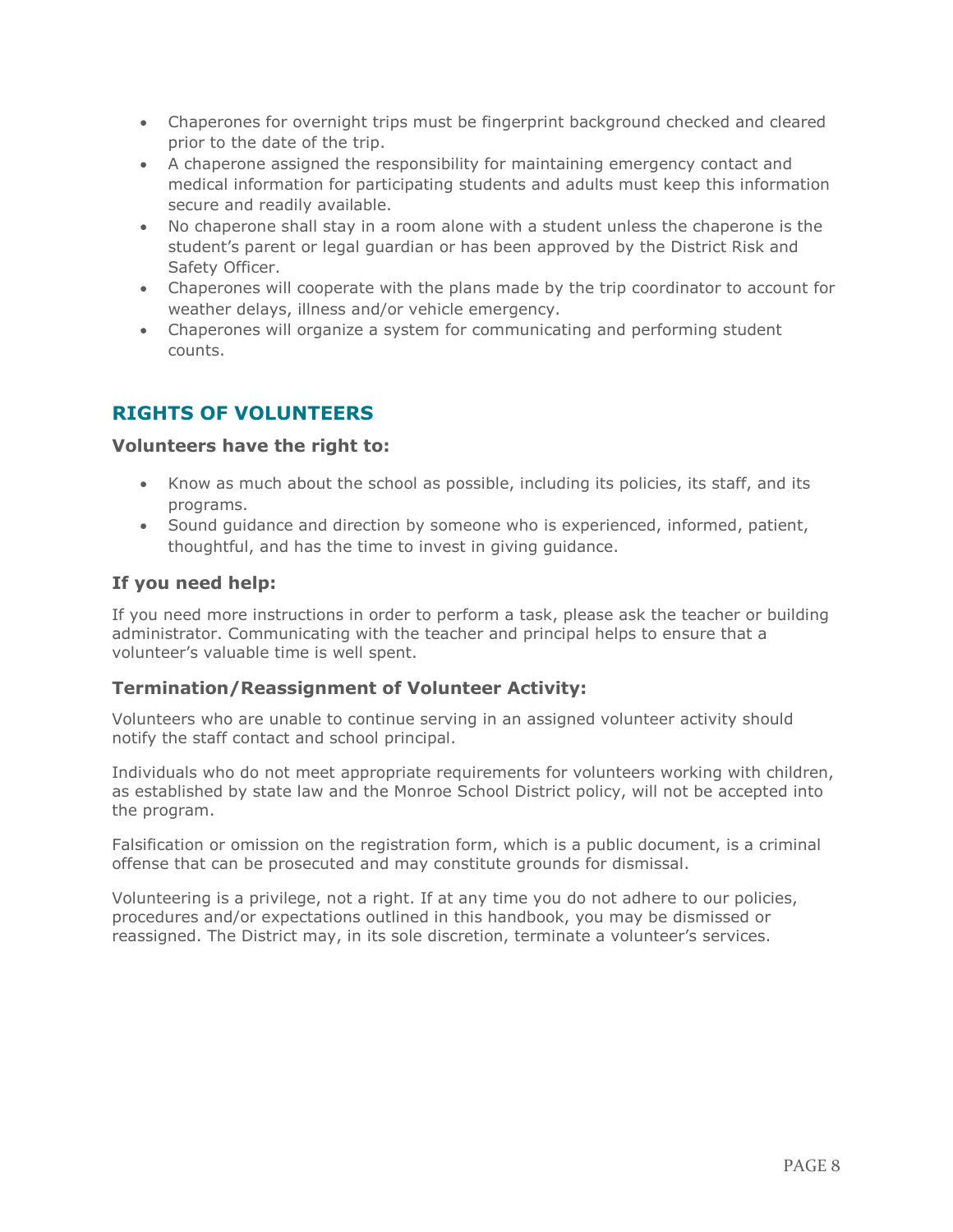# **Monroe School District Policies & Procedures:**

- $\triangleright$  Board Policy #3143: Notification and Dissemination of Information about [Student Offenses and Notification of Threats of Violence or Harm](https://go.boarddocs.com/wa/mpswa/Board.nsf/Public)
- $\triangleright$  Board Procedure #3143P: Notification and Dissemination of Information [about Student Offenses and Notification of Threats of Violence or Harm](https://go.boarddocs.com/wa/mpswa/Board.nsf/Public)
- ▶ [Board Policy #3205: Sexual Harassment of Students Prohibited](http://go.boarddocs.com/wa/mpswa/Board.nsf/goto?open&id=AUENYH61D61E)
- $\triangleright$  [Board Procedure #3205P: Sexual Harassment of Students Prohibited](http://go.boarddocs.com/wa/mpswa/Board.nsf/goto?open&id=AUENYG61D61D)
- $\triangleright$  [Board Policy #3207: Prohibition of Harassment, Intimidation and Bullying](http://go.boarddocs.com/wa/mpswa/Board.nsf/goto?open&id=AUENYK61D621)
- [Board Procedure 3207P: Prohibition of Harassment, Intimidation and Bullying](http://go.boarddocs.com/wa/mpswa/Board.nsf/goto?open&id=AUENYJ61D620)
- $\triangleright$  Board Policy #3422: Student Sports Concussion, Head Injury and Sudden [Cardiac Arrest](http://go.boarddocs.com/wa/mpswa/Board.nsf/goto?open&id=AUEP2461D67D)
- $\triangleright$  Board Procedure #3422P: Student Sports Concussion, Head Injury and [Sudden Cardiac Arrest](http://go.boarddocs.com/wa/mpswa/Board.nsf/goto?open&id=AUEP2361D67B)
- $\triangleright$  Board Policy #5005: Employment and Volunteers: Disclosures, Certification [Requirements, Assurances and Approval](http://go.boarddocs.com/wa/mpswa/Board.nsf/goto?open&id=BF3N3P5DC3E1)
- $\triangleright$  Board Procedure #5005P: Employment and Volunteers: Disclosures, [Certification Requirements, Assurances and Approval](https://go.boarddocs.com/wa/mpswa/Board.nsf/Public)
- $\triangleright$  [Board Policy #5011: Sexual Harassment of District Staff Prohibited](http://go.boarddocs.com/wa/mpswa/Board.nsf/goto?open&id=ASAUEM79489F)
- [Board Procedure #5011P: Sexual Harassment of District Staff Prohibited](http://go.boarddocs.com/wa/mpswa/Board.nsf/goto?open&id=ASAUEL79489E)
- ▶ [Board Policy #5201: Drug-Free Schools, Community and Workplace](http://go.boarddocs.com/wa/mpswa/Board.nsf/goto?open&id=ASAUEQ7948A4)
- $\triangleright$  [Board Policy #5253: Maintaining Professional Staff / Student Boundaries](http://go.boarddocs.com/wa/mpswa/Board.nsf/goto?open&id=ASAUEY7948B3)
- [Board Procedure #5253P: Maintaining Professional Staff / Student](http://go.boarddocs.com/wa/mpswa/Board.nsf/goto?open&id=ASAUEZ7948B4)  **[Boundaries](http://go.boarddocs.com/wa/mpswa/Board.nsf/goto?open&id=ASAUEZ7948B4)**
- $\triangleright$  [Board Policy #5630: Volunteers](http://go.boarddocs.com/wa/mpswa/Board.nsf/goto?open&id=ASAUFM7948D1)
- $\triangleright$  [Board Procedure #5630P: Volunteers](http://go.boarddocs.com/wa/mpswa/Board.nsf/goto?open&id=ASAUFL7948CF)